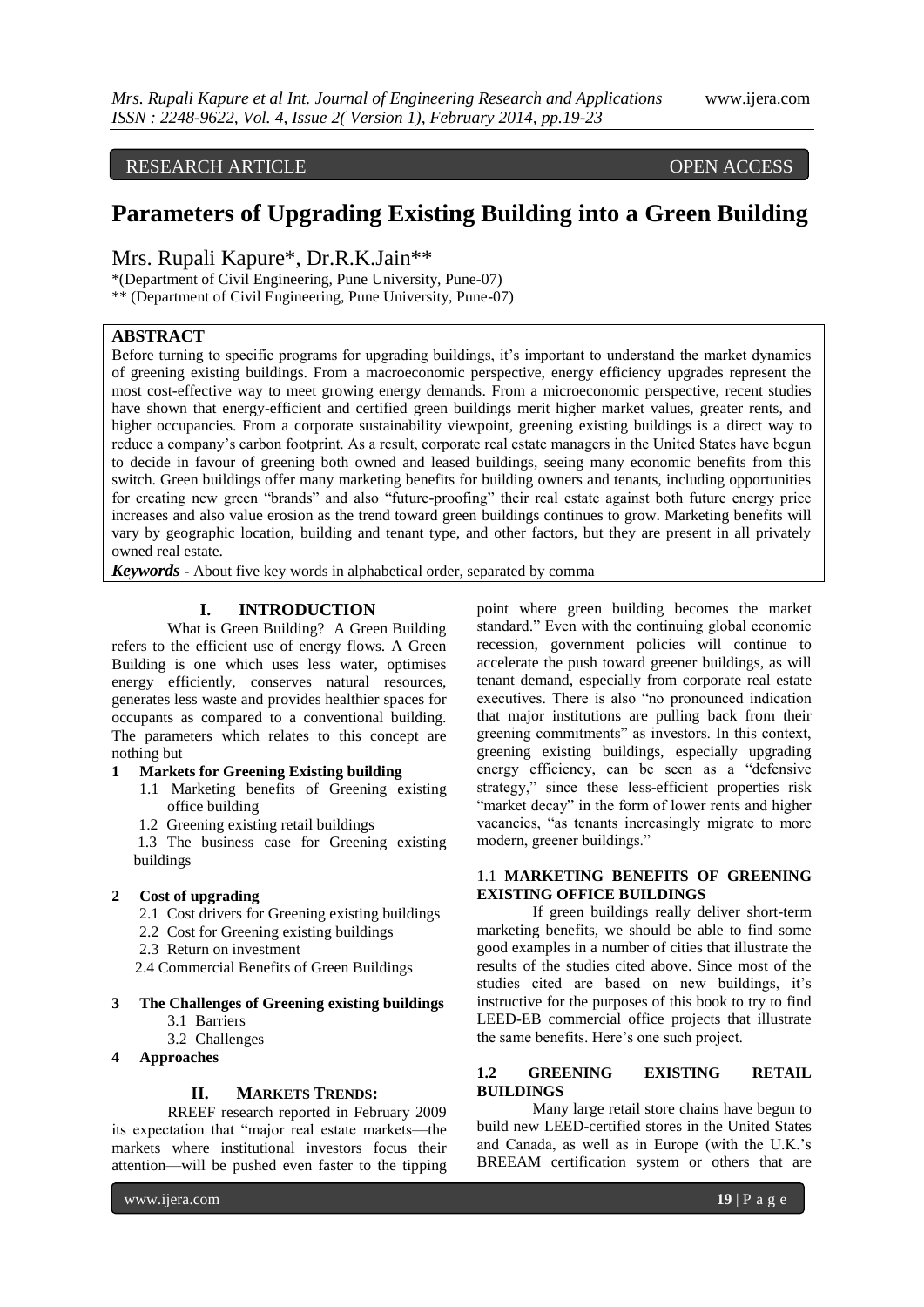evolving in such places as France and Germany), but greening existing buildings has barely started. Many types of stores constitute the retail sector, including clothing, grocery, restaurants, and the entire gamut of shopping, entertainment, and eating destinations. So far, without strong consumer demand, the push to green existing stores has been basically nonexistent. However, one store type that lends itself well to LEED-EB certification is the grocery store, for several reasons. Food stores use a lot of energy: think of 24/7 refrigeration and all the energy for cooking and washing in the prepared foods department. Grocery stores also use a lot of water, and they occupy a considerable site area. They also have large waste disposal costs. Finally, they tend to be large chains with centralized purchasing, so that many of the LEED-EB programs can be easily implemented.

# **1.3 THE BUSINESS CASE FOR GREENING EXISTING BUILDINGS**

A major grocery chain, Stop & Shop, located primarily in the eastern United States, has implemented the LEED-EB system in more than 50 stores. Stop & Shop's parent company, Ahold, has a strong corporate responsibilitycommitment based on a partnership with customers to build a more sustainable future. Ahold operates 1300 stores along the East Coast, including the Stop & Shop chain. In 1998, Stop & Shop developed what they called the Low Energy SuperStore (LESS) prototype. As a result, Stop & Shop/Ahold set a goal of building a superstore that uses about one-third less electricity than conventional supermarkets. To target transformative changes, the company focused on savings in lighting and heating, ventilating, and airconditioning (HVAC); super-efficient refrigeration, systems integration; and building envelopeimprovements. In 2001, they piloted related innovations by opening a LESS facility in Foxboro, Massachusetts. The value of the model is demonstrated by annual electricity savings of 8 million kilowatthours, which eliminates emissions of nearly 1000 tons of CO annually. A few years later, the company decided to benchmark its latest store prototype, in Southbury, Connecticut. Store 621 was an ENERGY STAR labelled model that opened in 2005. Stop & Shop stores have excellent energy efficiency—a company review confirmed that stores built by Stop & Shop after the LESS facility were more sustainable, considering particularly their energy use. In mid-2007, Stop & Shop began the USGBC's Volume Certification program using the LEED-EB program as the basis for store certification assessments. The 51 Stop & Shop grocery stores in the certified portfolio are a subset of a much larger group of company stores that share many similar characteristics, making them excellent candidates for

the volume LEED-EB certification process. All of the buildings are built from a common specification; further selection criteria included preliminary LEED-EB checklist evaluations, ENERGY STAR ratings, store management/ownership,

location, and age. All of the selected stores are located in or near New England.

In May 2008, after about an year's effort, the project team succeeded in achieving LEED certified-level status for the 51-store portfolio, representing nearly 3.4 million-square-feet of retail space. Stop & Shop is the first company and first supermarket chain in the United States to be awarded LEED-EB certification in this manner.

#### **1.3.1 THE BUSINESS CASE FOR AHOLD/STOP & SHOP**

The most prominent factors in making a business case for LEED were the ability to use the system as a framework for creating new design metrics and the benefit of reduced certification costs per store. The switch from single-building certifications to a volume perspective with attractive economies of scale is critical to giving larger retailers cost-effective incentives to comprehensively address their environmental impacts. From a marketing perspective, LEED is an internationally known standard, which appealed to Stop  $\&$  Shop as a nationally distributed retailer with considerable brand equity. USGBC's Volume Certification program helped Stop & Shop to further standardize environmentally responsible programs in their stores by integrating green operations into multiple existing buildings in their portfolio all at once, using the LEED-EB rating system. The certification process met Stop & Shop's overarching goal: to confirm through third-party validation that it was successfully applying sustainable principles to store operations.

# **III. COST OF UPGRADING**

# **3.1 COST DRIVERS FOR GREENING EXISTING BUILDINGS**

What drives the costs of greening existing buildings, especially those project teams using the LEED-EB process? First let's look at factors relating to upgrade and renovation costs. Then we'll look at factors relating to LEED-EB process management. Table

#### **3.1.1 TYPE OF DRIVER RELATIVE INFLUENCE**

KEY. INFLUENCERS OF LEED-EB PROJECT COSTS\*

Owner's experience with building retrofits Medium Team experience with LEED-EB projects High Level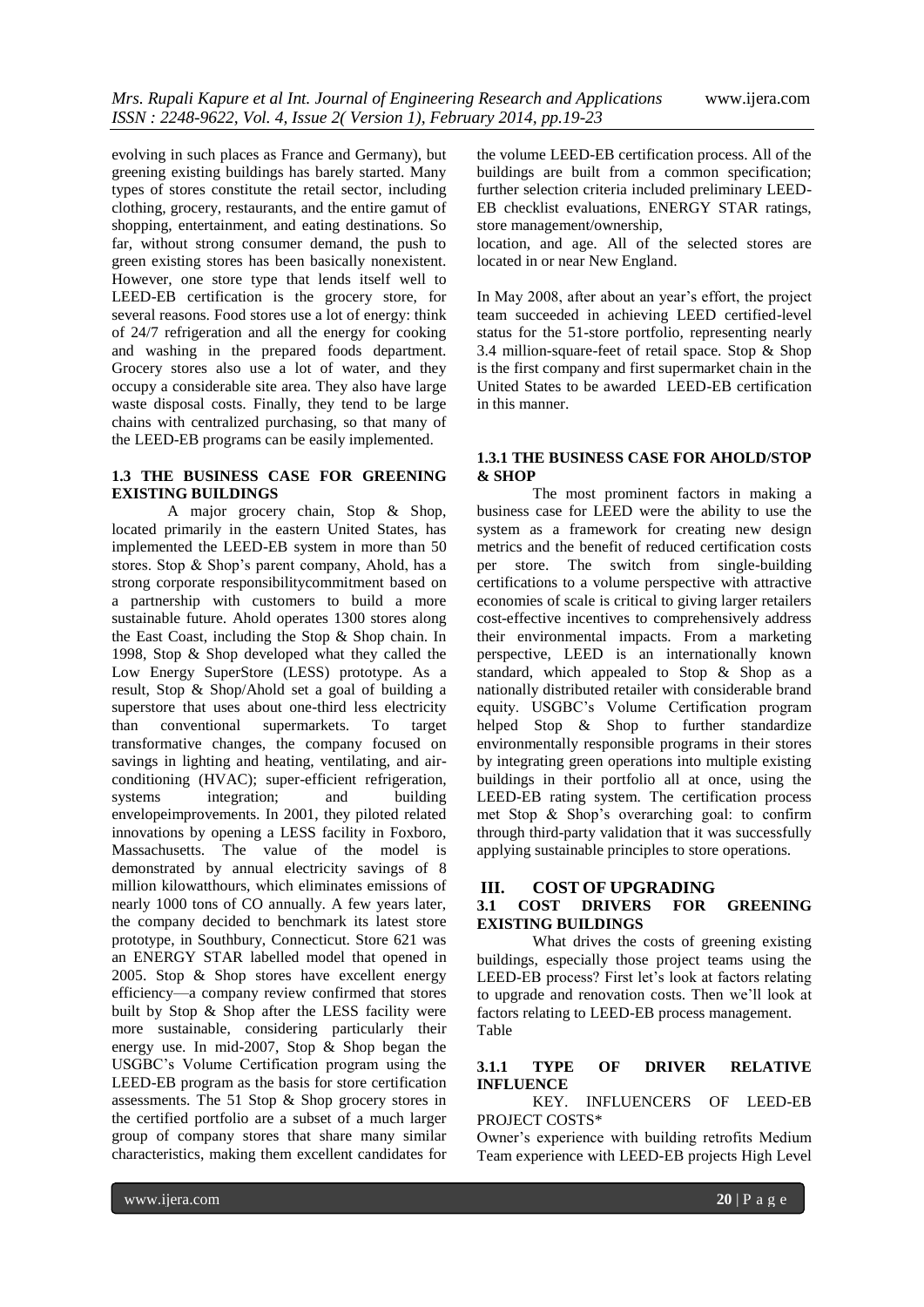of LEED certification desired Medium to high Type of ownership Medium Team structure and process Low to medium Certification process and scope,including volume certification Low to medium LEED documentation difficulties Low to medium Consultant fees and internal time requirements Medium too high

#### **3.2 COSTS OF GREENING EXISTING BUILDINGS**

Costs are the single most important factor in the building owner's world. The reason is simple: Costs are "hard" because they are real and occur in the present (and in the short term, revenues are fixed, so extra costs reduce profits), whereas benefits such as projected energy savings, water savings and productivity gains, though significant in the long run, are "soft" because they are speculative, may accrue to others and always occur in the future.

Therefore, a cost-benefit analysis at the beginning of each LEED-EB project is crucially important to convince building owners, managers, and other stakeholders to proceed with the LEED certification effort.

The biggest barrier to greening existing buildings is the perception that they cost more to the owners than they deliver in the way of benefits. The World Business Council for Sustainable Development reported this widespread perception in an international survey in the summer of 2007. More than 1400 respondents in a global survey estimated the additional cost of building new green buildings at 17 percent above conventional construction; more than triple the actual cost difference of about 5 percent of original budget. At the same time, survey respondents put greenhouse gas emissions from buildings at 19 percent of world total, while the actual number of 40 percent of total emissions is more than twice the amount, counting emissions from both residential and non-residential buildings.

#### **3.3 RETURN ON INVESTMENTS**

For many green building strategies, rapid return on investment (ROI) is an important consideration for the investor. Reducing the initial cost will hasten return on investment. To fully understand ROI, one must first identify the various areas of value. Some areas of green roof value are difficult to quantify. Green Roofs for Healthy Cities, the green roof industry trade organization, has formed two committees to develop a life-cycle costanalysis tool and an energy-modeling tool. Though these committees are working simultaneously, the energy-modeling tool is a large component of the lifecycle cost-analysis tool and must be completed before the life-cycle cost analysis can be completed.

#### **3.4 COMMERCIAL BENEFITS OF GREEN BUILDINGS**

In the past two years, several important studies of the commercial benefits of green buildings all pointed in the same direction: green buildings make more money for their owners.

# **IV. THE CHALLENGES OF GREENING EXISTING BUILDINGS**

The challenge of greening existing buildings is to demonstrate achievement while still respecting budgets, addressing tenant/occupant resistance to change, and meeting corporate constraints on activities. With the global recession beginning to hit hard on commercial real estate in 2008 and 2009,

the challenge of finding investment and debt capital to upgrade existing buildings is significant, even as the returns from such investments continue to increase, something we will describe in far more detail in Chap. 3. One approach to greening existing buildings is through the adoption of a very specific protocol, either the U.S. Green Building Council's LEED rating system or by securing an ENERGY STAR label for a specific building. Building owners and managers have adopted both approaches, since both provide third-party certification of achievement. ENERGY STAR assesses buildings according to their relative energy use among similar buildings nationwide, assigning a score based on the percentile ranking and awarding a label only for buildings in the top quartile. LEED focuses on a broader array of environmental attributes, including considerable focus on energy savings, but also promoting sustainable site selection and land use, water conservation, environmental preferable materials, and waste disposal, along with indoor environmental quality.

#### **3.1 BARRIERS TO GREENING EXISTING BUILDING**

To remove or reduce the effect of these inhibiting factors on the rate of green building renovations and operations. These barriers or inhibiting factors reduce the growth rate of green building renovations and make them more costly. In a 2008 survey cited above, 750 corporate real estate executives rated the following as presenting an extremely or very significant obstacle to green construction: higher construction costs (61 percent), the length of the payback period (57 percent), and the difficulty quantifying the benefits of green building (43 percent).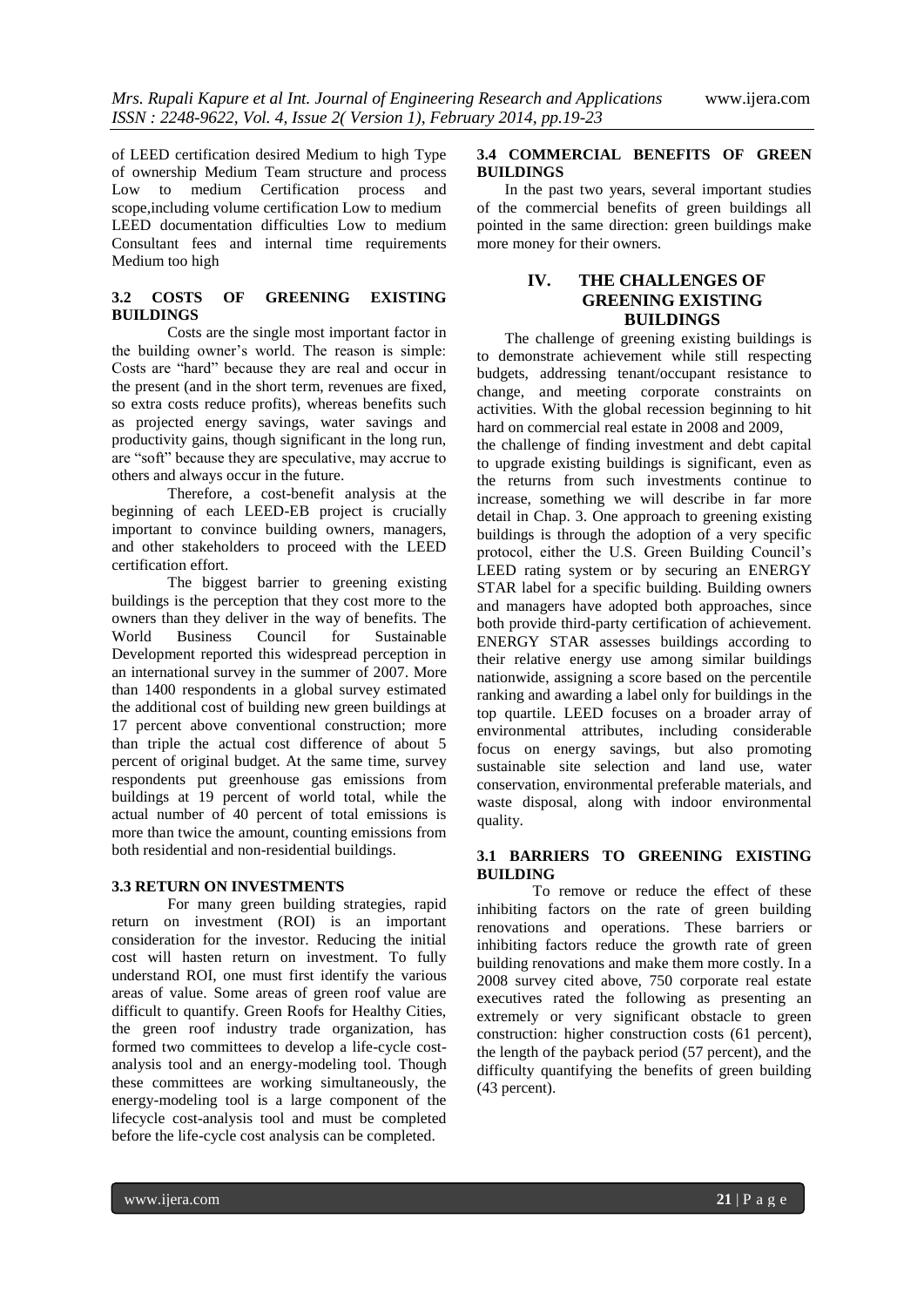# **4.1.1 DIVERGENCE BETWEEN CAPITAL AND OPERATING COSTS**

The first barrier is the divergence between capital and operating budgets in most private sector and public organizations, which makes it difficult to secure funds for investments in energy-efficiency measures that have more than a one-year payback, in terms of savings versus investment costs. This barrier can be overcome by having a clear policy for energy efficiency investments and a clear path for acquiring the necessary financing.

# **4.1.2. SPLIT INCENTIVES BETWEEN TENANTS AND OWNERS**

The second barrier, split incentives between tenants and building owners, affects only rental properties and only in the short run. In other words, landlords with triple net leases just pass along the energy costs to tenants and don't have a direct incentive to make energy efficiency investments that will benefit primarily the tenant.

#### **4.1.3. PERCEIVED HIGH COSTS OF GREENING**

The third barrier, the perceived high costs of greening an existing building, in comparison with the future benefits, is probably lower now than it has been as people get more familiar with and more comfortable with green building retrofits.

# **4.1.4. UNPROVEN FUTURE BENEFITS**

The fourth barrier, the unproven nature of future benefits, is easier to overcome with whole building energy modeling, something that is affordable for large buildings.

#### **4.1.5. INCENTIVES TOO SMALL TO CHANGE BEHAVIOR**

The fifth barrier stems from incentives that are insufficient to change behaviour. Per square foot can be taken for measures affecting any one of three building systems: the building envelope, lighting, or heating and cooling systems, but this level of savings may be quite difficult to achieve in retrofits.

# **3.1.6. LACK OF FINANCING FOR ENERGY UPGRADES**

Making such investments, with 42 percent of more than 1400 respondents citing this barrier. Certainly the worldwide credit crunch in 2008 and 2009 has made borrowing money, even for clearly beneficial reasons, much more difficult.

# **3.1.7. WIDE VARIABILITY OF ENERGY COSTS**

The seventh barrier concerns the wide variability of energy costs in various regions of the

United States and Canada, making it difficult for national firms to put companywide policies in place when energy costs might easily vary by a factor of two or three between locations.

#### **4.1.8. ORGANIZATIONAL DYNAMICS**

In a multitenant building, it takes participation from nearly all the tenants to achieve a LEEDEB

rating, and that can be very difficult to achieve.

#### **4.2 CHALLENGES**

- Challenge one: Diversion between capital and operating costs which makes it difficult to secure funds for investments in energy-efficiency measures that have more than a one-year payback, in terms of saving versus investment costs.
- Challenge two: Split incentives between tenants and owners.
- Challenge three: Perceived high costs of greening.
- Challenge four: Unproven future benefits are easier to overcome with whole building energy modeling, something that is affordable for large buildings.
- Challenge five: Incentives too small to change behaviour.
- Challenge six: Lack of financing for energy upgrades.
- Challenge seven: National & state level policies of government.
- Challenge eight: Organizational dynamics in a multitenant building, it takes participation from nearly all the tenants to achieve a LEED-EB rating, and that can be very difficult to achieve.
- Challenge nine: Living Building Challenge is focused more on the end game, the level of performance for which everyone is ultimately striving.

# **V. APPROACHES**

10-point program for approaching the greening of existing buildings, focused on the activities of decision makers among property owners, building and facility managers.

- Executive leadership in creating a mission, clear goals, and sustainability policies.
- Organizing the task force.
- Examining options through building audits and focused decision-making.
- Budgeting for improvements and upgrades.
- Internal and external communications, both during the project and afterward.
- Knowledge management, how to keep the greening of the building going forward.